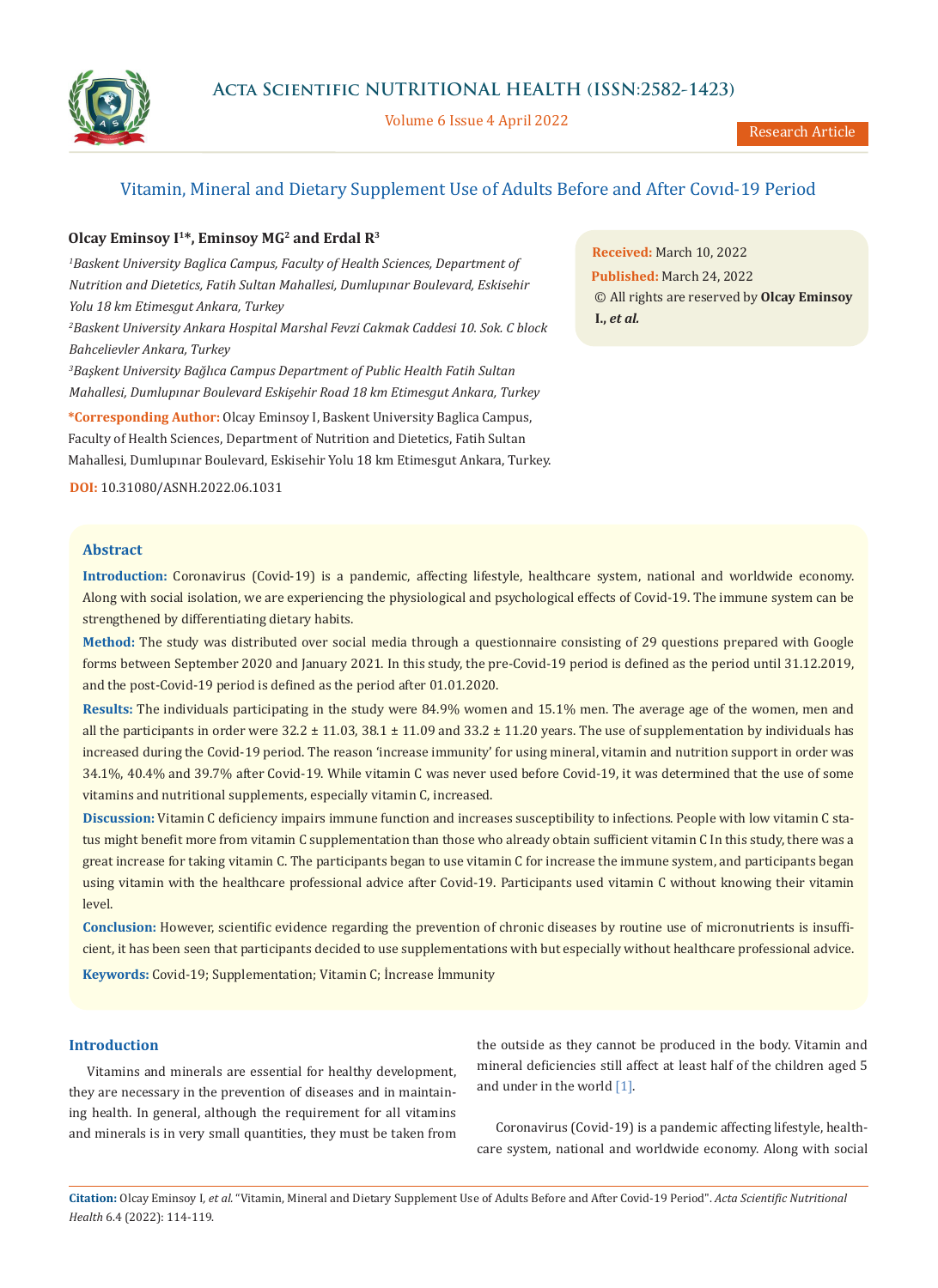isolation, we are experiencing the physiological and psychological effects of Covid-19. Proper nutrition is the basis of maintaining health and improving well-being. In addition, many chronic diseases can be prevented and kept under control with proper nutrition. The immune system can be strengthened by differentiating dietary habits [2].

It has been suggested to use some vitamins and minerals in the treatment of patients with Covid-19 against lung infection. Vitamin A is also known as the anti-infective vitamin. Giving vitamin A to children with vitamin A deficiency reduces mortality from diseases such as measles, measles-related pneumonia, diarrhea, and malaria. The mechanism by which vitamin A and retinoid inhibit measles replication upregulates elements of the innate immune response in uninfected peripheral cells, making them resistant to productive infection during subsequent rounds of viral replication. This suggests that vitamin A may be protective against Covid-19 lung infection [3].

While low serum vitamin D is associated with an increased risk and severity of viral respiratory infections, including communityacquired pneumonia, there is also evidence that vitamin D supplementation that raises serum vitamin D levels above 50 nmol/L may improve this risk. The needs of the elderly with low vitamin D levels should be met  $[4]$ . In addition, since vitamin D needs sunlight to become active, vitamin D supplementation is necessary for quarantine [5]. Vitamin D supplementation is related to the decrease in hospital-acquired infections by increasing serum 25-hydroxyvitamin D. It has been stated that the patients and staff in the hospital during the Covid-19 period, take vitamin D to increase the 25 (OH) vitamin D concentration, which is an important step to prevent infection and spread. It has been stated that it may be important for studies to concentrate in this direction [6].

Vitamin C, antimicrobial and natural killer activity affect lymphocyte proliferation chemotaxis. In recent studies, vitamin C supplementation is aimed at improving in Covid-19 patients [7]. Vitamin C has also been cited from insight tests such as sneezing, runny nose, and swollen sinuses, which the community may see as a weak antihistamine agent  $[6]$ . Vitamin C is a powerful antioxidant, the positive effects that will include these increased active ingredients [8].

Vitamin E is a vitamin that brings the fat-soluble oxidation damage membrane preparation and development cells against each other. To reduce the use of natural killer cytotoxic pro and macrophagelandin E2 moiety. Vitamin E modulates interferon gamma and interleukin-2. Vitamin E supplementation in malnutrition with Covid-19 may be beneficial [8].

Zinc is a trace element that has an important role in growth, development and maintenance of immune functions. Zinc deficiency increases susceptibility to infections involving viral infections [9]. Zinc supplementation increases the serum zinc level and T-cell count of elderly individuals with home care patients. It has been stated that zinc supplementation to individuals at risk of zinc deficiency may be beneficial in the treatment of Covid-19, although the evidence is limited [8].

While it is not possible to prevent Covid-19 infection with any food or supplement, maintaining physical distance and personal hygiene is the most important method of protection. It is necessary to support the immune system with adequate and balanced nutrition. Consumption of up to 5 servings of vegetables and fruits per day, food variety, use of whole grains, consumption of healthy fats, and prevention of excessive consumption of salt and sugar are the steps to be followed [10].

In cases where the requirements of micronutrients cannot be met by diet, supplementation is recommended. In addition, it has been stated that the requirements are increased; growth, chronic diseases, drug use, malabsorption, pregnancy and lactation period, and dietary intake may be insufficient in old age. However, scientific evidence regarding the prevention of chronic diseases by routine use of micronutrients is insufficient [11].

#### **Method**

The study was distributed over social media between September 2020 and January 2021 through a questionnaire consisting of 29 questions prepared with Google forms. In this study, the pre-Covid-19 period is defined as the period until 31.12.2019, and the post-Covid-19 period is defined as the period after 01.01.2020. All literate individuals over the age of 18 participated in the study. 84.9% of the individuals participating in the study were women and 15.1% man. The average age of the women, men and all the participants in order were 32.2 ± 11.03, 38.1 ± 11.09 and 33.2 ± 11.20 years. Obtained quantitative variables were expressed as mean (X), standard deviation  $(\pm$  SD), and qualitative variables were expressed as number (n) and percentage (%). Changes related to the use of supplementation by the participants are shown as the percentage of change. This study was approved by Baskent University Institutional Review Board (Project no: KA20/333) and supported by Baskent University Research Fund. While it was an online questionnaire form, Baskent University Institutional Review Board didn't confirm using informed consent form.

## **Results**

In this study, it was found 25.2% of the participates had chronic diseases. The diseases were 9.8% diabetes mellitus and hyperten-

**Citation:** Olcay Eminsoy I*, et al.* "Vitamin, Mineral and Dietary Supplement Use of Adults Before and After Covid-19 Period". *Acta Scientific Nutritional Health* 6.4 (2022): 114-119.

115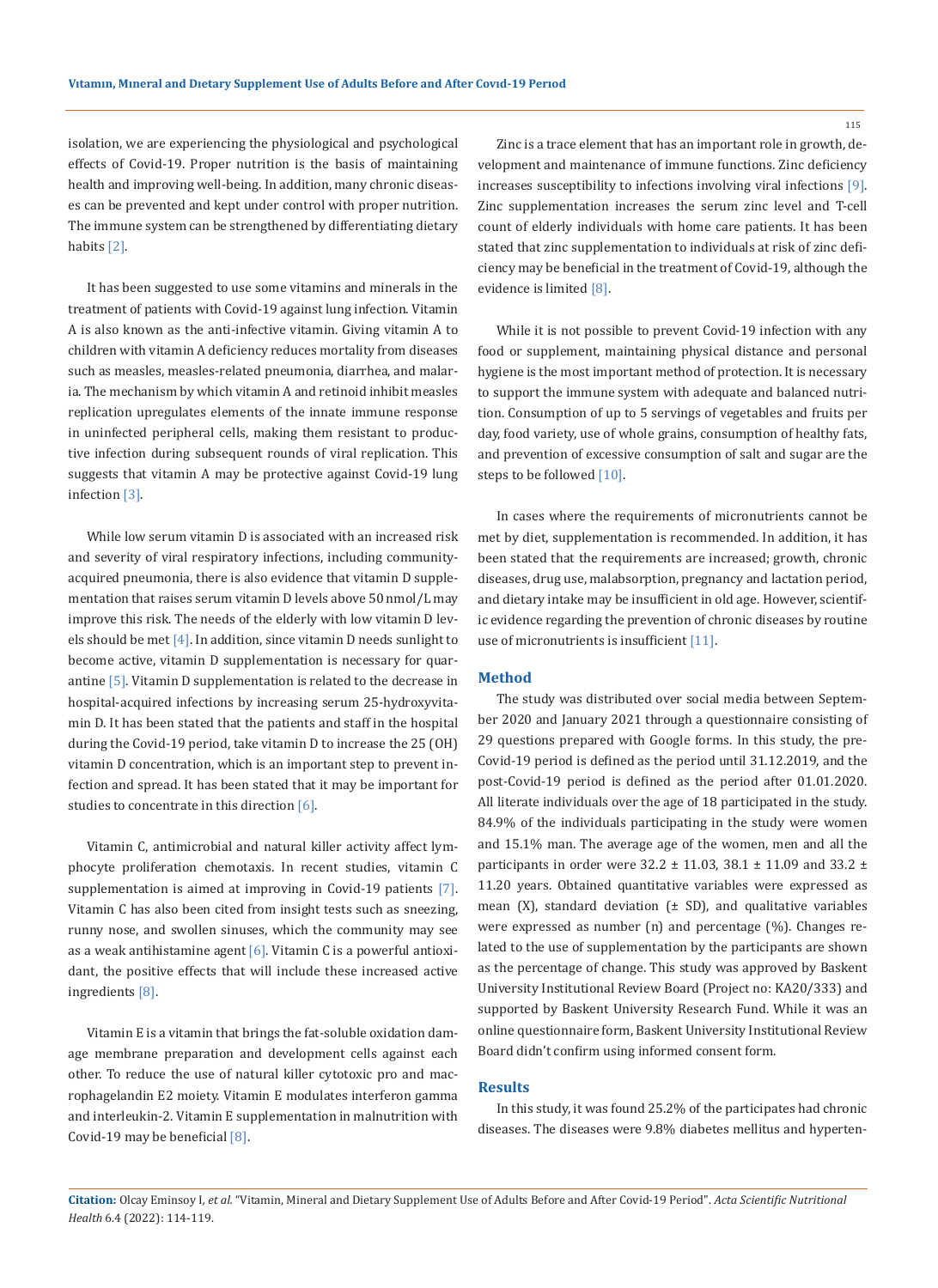sion. 18.7% of the participants were using drugs for their chronic illnesses. 35.3% of all participants had vitamin or mineral deficiency, 35.4% of them had vitamin D, 25.4% had Iron, 24.0% had vitamin  $B_{12}$  deficiencies. General characteristics of individuals were shown in table1

| <b>General characteristics</b> | $\mathbf n$    | $\frac{0}{0}$ |  |  |  |  |
|--------------------------------|----------------|---------------|--|--|--|--|
|                                | Gender         |               |  |  |  |  |
| Woman                          | 118            | 84.9          |  |  |  |  |
| Man                            | 21             | 15.1          |  |  |  |  |
| Chronic Disease                |                |               |  |  |  |  |
| Positive*                      | 35             | 25.2          |  |  |  |  |
| Diabetes Mellitus              | 4              | 9.8           |  |  |  |  |
| Hypertension                   | 4              | 9.8           |  |  |  |  |
| Hyperlipidemia                 | 2              | 4.9           |  |  |  |  |
| <b>Rheumatic Disease</b>       | 3              | 7.3           |  |  |  |  |
| Gastrointestinal Disease       | $\mathbf{1}$   | 8.6           |  |  |  |  |
| Cancer                         | 1              | 5.7           |  |  |  |  |
| Obesity                        | 1              | 2.9           |  |  |  |  |
| Depression                     | $\mathbf{1}$   | 2.9           |  |  |  |  |
| <b>Other</b>                   | 23             | 56.1          |  |  |  |  |
| Negative                       | 104            | 74.8          |  |  |  |  |
|                                | Drug Intake    |               |  |  |  |  |
| Using*                         | 26             | 18.7          |  |  |  |  |
| Antihypertensive               | 4              | 13.8          |  |  |  |  |
| Cholesterol-lowering           | 1              | 3.4           |  |  |  |  |
| Antirheumatic                  | $\mathbf{1}$   | 3.4           |  |  |  |  |
| Antidepressant                 | $\mathbf{1}$   | 3.4           |  |  |  |  |
| <b>Other</b>                   | 22             | 75.9          |  |  |  |  |
| Not Using                      | 113            | 81.3          |  |  |  |  |
| Vitamin/Mineral Deficiency     |                |               |  |  |  |  |
| Positive*                      | 49             | 35.3          |  |  |  |  |
| Iron                           | 26             | 25.4          |  |  |  |  |
| Zinc                           | $\mathbf{1}$   | 1.0           |  |  |  |  |
| Magnesium                      | $\overline{2}$ | 2.1           |  |  |  |  |
| $\mathbf{B}_{12}$              | 23             | 24.0          |  |  |  |  |
| Vitamin D                      | 34             | 35.4          |  |  |  |  |
| Folic Acid                     | 9              | 9.4           |  |  |  |  |
| Negative                       | 90             | 64.7          |  |  |  |  |

**Table 1:** General characteristics of individuals.

\* Multiple answers.

The reasons for not using vitamin and mineral, dietary supplements before and after the Covid-19 and change percentage were shown on Table 2. The number of participants weren't using mineral, vitamin and nutrition support were 96, 106, 101 respectively before Covid-19. The reason 'no need' for not using mineral, vitamin and nutrition support in order were 87.5%, 72.6% and 89.0% before Covid-19. The number of participants weren't using mineral, vitamin and nutrition support were in order 90, 41, 69 after Covid-19. The reason 'no need' for not using mineral, vitamin and nutrition support in order were 83.3%, 78.1% and 84.1% after Covid-19. The change percentage for not using mineral, vitamin and dietary support were (-6.6%), (-61.3%) and (-31.7%) respectively (Table 2).

|                          | <b>Before</b>            |               | <b>After</b>   |               |           |  |  |
|--------------------------|--------------------------|---------------|----------------|---------------|-----------|--|--|
|                          | $\mathbf n$              | $\frac{0}{0}$ | $\mathbf n$    | $\frac{0}{0}$ | Change %  |  |  |
| Mineral*                 |                          |               |                |               |           |  |  |
| No need                  | 84                       | 87.5          | 75             | 83.3          | $-10.7**$ |  |  |
| Forgetfulness            | $\overline{\mathcal{L}}$ | 2.1           | $\overline{c}$ | 2.2           | 0         |  |  |
| Expensiveness            | $\overline{2}$           | 2.1           | 4              | 4.5           | 100       |  |  |
| Other                    | 8                        | 8.3           | 9              | 10.0          | 12.5      |  |  |
| Total                    | 96                       | 100.0         | 90             | 100.0         | $-6.6**$  |  |  |
| Vitamin*                 |                          |               |                |               |           |  |  |
| No need                  | 77                       | 72.6          | 32             | 78.1          | $-58.4**$ |  |  |
| Forgetfulness            | 22                       | 20.8          | $\overline{2}$ | 4.9           | $-90.9**$ |  |  |
| Expensiveness            | 3                        | 2.8           | $\mathbf{1}$   | 2.3           | $-66.7**$ |  |  |
| <b>Other</b>             | $\overline{4}$           | 3.8           | 6              | 14.7          | 50.0      |  |  |
| Total                    | 106                      | 100.0         | 41             | 100.0         | $-61.3**$ |  |  |
| Dietary supplementation* |                          |               |                |               |           |  |  |
| No need                  | 90                       | 89.0          | 58             | 84.1          | $-35.6**$ |  |  |
| Forgetfulness            | $\overline{4}$           | 4.0           | $\overline{2}$ | 2.9           | $-50.0**$ |  |  |
| Expensiveness            | $\overline{2}$           | 2.0           | $\overline{a}$ | 2.9           | 0.0       |  |  |
| <b>Other</b>             | 5                        | 5.0           | 7              | 10.1          | 40.0      |  |  |
| Total                    | 101                      | 100.0         | 69             | 100.0         | $-31.7**$ |  |  |

**Table 2:** Reasons for not using vitamin and mineral dietary supplements before and after Covid-19.

\* Multiple answers, \*\* decreased.

The reasons for using vitamin and mineral, dietary supplements before and after the pandemic and change percentage were shown on Table 3. The number of participants were using mineral, vitamin and nutrition support were in order 66, 66, 87 before Covid-19. The reason 'increase immunity' for using mineral, vitamin

**Citation:** Olcay Eminsoy I*, et al.* "Vitamin, Mineral and Dietary Supplement Use of Adults Before and After Covid-19 Period". *Acta Scientific Nutritional Health* 6.4 (2022): 114-119.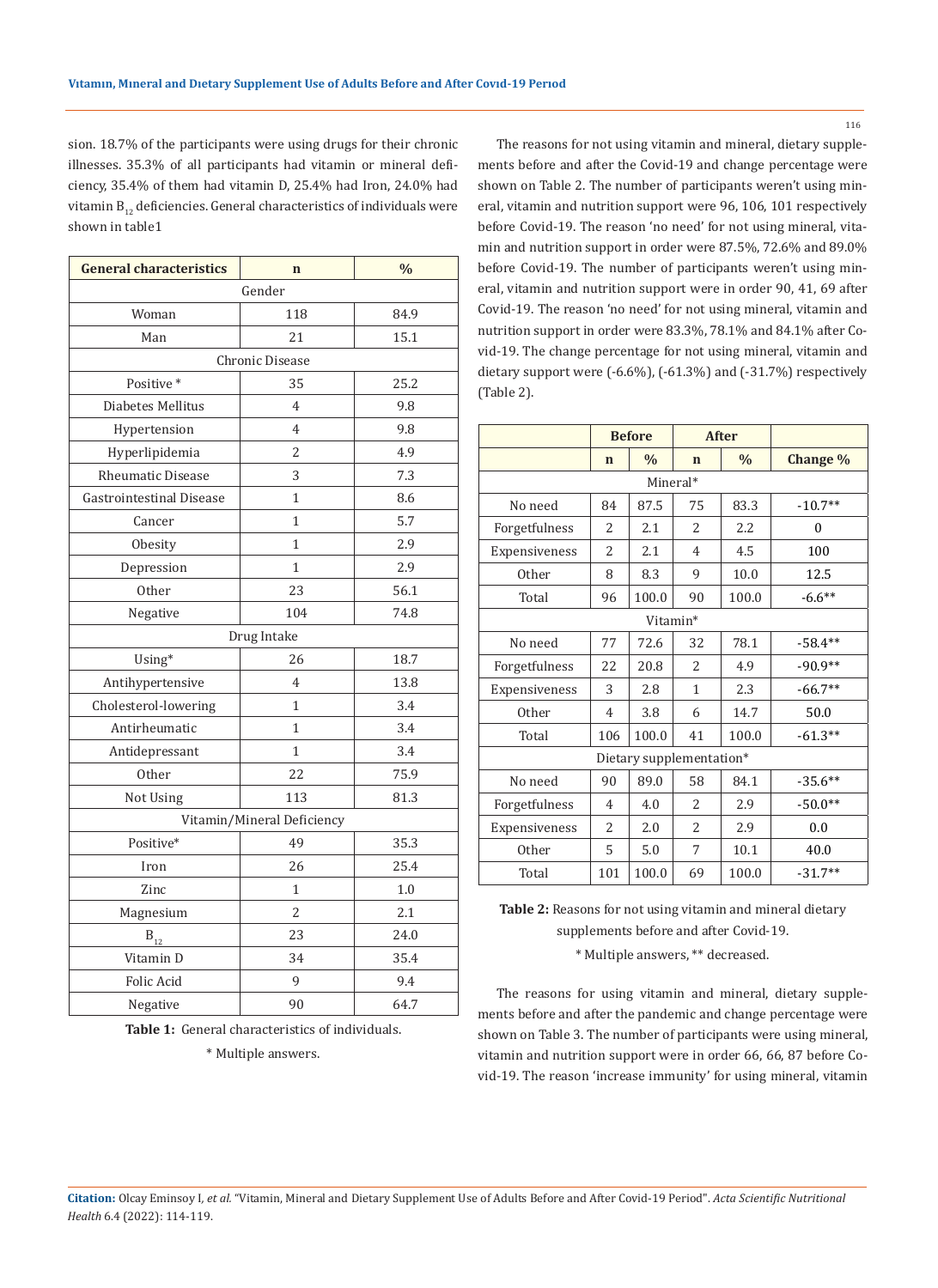and nutrition support in order was 22.2%, 31.8% and 32.8% before Covid-19. The number of participants using mineral, vitamin and nutrition support was in order 44, 161, 141 after Covid-19. The reason 'increase immunity' for using mineral, vitamin and nutrition support in order was 34.1%, 40.4% and 39.7% after Covid-19. The change percentage for using mineral, vitamin and dietary support were 33.3%, 143.9% and 62.1% respectively (Table 3).

|                                    | <b>Before</b> |               | <b>After</b> |               |              |  |  |
|------------------------------------|---------------|---------------|--------------|---------------|--------------|--|--|
| <b>Reasons</b>                     | $\mathbf n$   | $\frac{0}{0}$ | $\mathbf n$  | $\frac{0}{0}$ | Change %     |  |  |
| Mineral*                           |               |               |              |               |              |  |  |
| Healthcare<br>professional advice  | 24            | 35.3          |              |               | $\alpha$     |  |  |
| Dieting                            | 2             | 2.9           | 2            | 4.5           | $\theta$     |  |  |
| İncrease immunity                  | 15            | 22.2          | 15           | 34.1          | $\theta$     |  |  |
| Be healthier                       | 6             | 8.8           | 6            | 13.6          | 0            |  |  |
| Thinking of insufficient<br>intake | 14            | 20.6          | 14           | 31.8          | $\mathbf{0}$ |  |  |
| Feeling strong                     | 2             | 2.9           | 2            | 4.6           | $\theta$     |  |  |
| Advice from people<br>around       | 2             | 2.9           | 2            | 4.6           | 0            |  |  |
| <b>Other</b>                       | 3             | 4.4           | 3            | 6.8           | $\theta$     |  |  |
| Total                              | 66            | 100.0         | 44           | 100.0         | $-33.3**$    |  |  |
|                                    |               | Vitamin*      |              |               |              |  |  |
| Healthcare professional<br>advice  |               |               | 31           | 19.3          | $\alpha$     |  |  |
| Dieting                            | 1             | 1.5           | 3            | 1.8           | 200.0        |  |  |
| Increase immunity                  | 21            | 31.8          | 65           | 40.4          | 209.5        |  |  |
| Be healthier                       | 14            | 21.2          | 25           | 15.5          | 78.6         |  |  |
| Thinking of insufficient<br>intake | 15            | 22.8          | 21           | 13.0          | 40.0         |  |  |
| Feeling strong                     | 7             | 10.6          | 13           | 8.1           | 85.8         |  |  |
| Advice from people<br>around       | 2             | 3.0           | 3            | 1.9           | 50.0         |  |  |
| Other                              | 6             | 9.1           |              |               |              |  |  |
| Total                              | 66            | 100           | 161          | 100.0         | 143.9        |  |  |
| Dietary supplement*                |               |               |              |               |              |  |  |
| Healthcare professional<br>advice  | 14            | 20.9          | 17           | 12.1          | 21.4         |  |  |
| Dieting                            | 1             | 1.5           | 1            | 0.7           | 0            |  |  |
| Increase immunity                  | 22            | 32.8          | 56           | 39.8          | 154.5        |  |  |
| Be healthier                       | 14            | 20.9          | 27           | 19.1          | 92.8         |  |  |
| Thinking of insufficient<br>intake | 10            | 14.9          | 13           | 9.2           | 30.0         |  |  |

|                              |    |     |     |      | <b>**</b> |
|------------------------------|----|-----|-----|------|-----------|
| Feeling strong               | 3  | 4.5 | 15  | 10.6 | 400       |
| Sport                        |    |     | 1   | 0.7  | $-\alpha$ |
| Advice from people<br>around | 2  | 3.0 | 4   | 2.8  | 100       |
| Advertising                  |    |     | 5   | 3.6  | $\alpha$  |
| Other                        | 1  | 1.5 | 2   | 1.4  | 100       |
| Total                        | 87 | 100 | 141 | 100  | 62.1      |

117

\* Multiple answers, \*\* decreased, - *<sup>α</sup>*can't be calculated.

The minerals, vitamins and dietary supports used after and before Covid-19 were shown in Table 4. The participants who were using minerals number increased from 66 to 85. Usage of zinc percentage changed 86.6%, while iron didn't changed. No participants were using multivitamin or vitamin C before Covid-19, but after Covid-19 32 participant were using multi vitamin and 67 of participants were using vitamin C. Using vitamin D increased 29.6% and the usage of propolis increased 100%. The royal jelly was used by 1 participant before Covid-19, after Covid-19 the number was 21, and the change percentage was 2000% (Table 4).

#### **Discussion**

This study was conducted with an online editing questionnaire. Since the study was online, there was no equal distribution in the genders of the participants. Most of the participants are women. It is thought that women are more likely to participate in online surveys.

People require several vitamins and minerals, including vitamin C, vitamin D, and zinc, for proper immune function, and clinical deficiencies of these nutrients can increase susceptibility to infections. Other dietary supplement ingredients, such as botanicals and probiotics, don't have essential roles in the body, but they might affect immune function. Measuring the impact on the immune system of minerals, vitamins, and other dietary supplement ingredients is difficult because the immune system is a complex network of organs, tissues, and cells; no single, straightforward measure of immune system function and resistance to disease exists. Many of these ingredients haven't been studied in people with Covid-19, they might improve immune function and help prevent or reduce symptoms of the common cold, influenza, and other respiratory tract infections [12].

**Citation:** Olcay Eminsoy I*, et al.* "Vitamin, Mineral and Dietary Supplement Use of Adults Before and After Covid-19 Period". *Acta Scientific Nutritional Health* 6.4 (2022): 114-119.

**Table 3:** Reasons for using mineral, vitamin, and dietary supplements before and after Covid-19.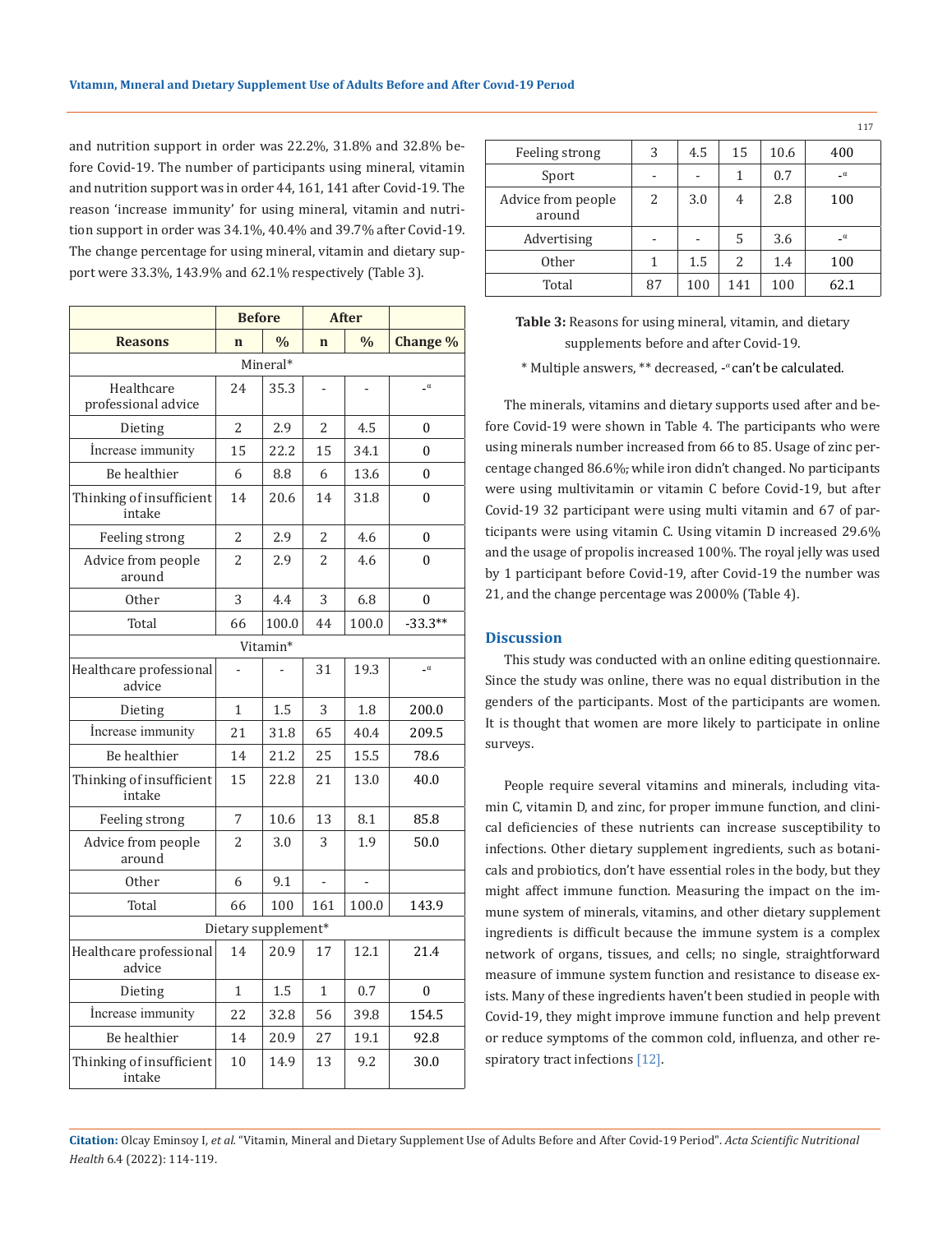|                  | <b>Before</b>            |                              |                | <b>After</b>  |                |  |  |
|------------------|--------------------------|------------------------------|----------------|---------------|----------------|--|--|
|                  | $\mathbf n$              | $\frac{0}{0}$                | $\mathbf n$    | $\frac{0}{0}$ | Change %       |  |  |
| Mineral*         |                          |                              |                |               |                |  |  |
| Calcium          | $\overline{4}$           | 6.1                          | 7              | 8.2           | 75             |  |  |
| Magnesium        | 18                       | 27.3                         | 17             | 20.0          | $-5.5**$       |  |  |
| Zinc             | 15                       | 22.7                         | 28             | 32.9          | 86.6           |  |  |
| Iron             | 19                       | 28.8                         | 19             | 22.4          | $\mathbf{0}$   |  |  |
| Multi mineral    | 6                        | 9.1                          | 10             | 11.8          | 66.6           |  |  |
| Other            | $\overline{4}$           | 6.0                          | $\overline{4}$ | 4.7           | $\mathbf{0}$   |  |  |
| Total            | 66                       | 100.0                        | 85             | 100.0         | 28.8           |  |  |
| Vitamin*         |                          |                              |                |               |                |  |  |
| Multivitamin     |                          |                              | 32             | 13.9          | $\alpha$       |  |  |
| Vitamin D        | 54                       | 54.0                         | 70             | 30.4          | 29.6           |  |  |
| Vitamin C        | $\blacksquare$           | ÷,                           | 67             | 29.2          | $\mathbf{u}_-$ |  |  |
| Vitamin $B_{12}$ | 26                       | 26.0                         | 24             | 10.4          | $-7.7**$       |  |  |
| Folic acid       | 5                        | 5.0                          | 13             | 5.7           | 160            |  |  |
| Vitamin E        | $\mathbf{1}$             | 1.0                          | 5              | 2.2           | 400            |  |  |
| <b>B</b> complex | 3                        | 3.0                          | 10             | 4.3           | 233.3          |  |  |
| Other            | 11                       | 11.0                         | 9              | 3.9           | $-18.2$        |  |  |
| Total            | 100                      | 100.0                        | 230            | 100.0         | 130            |  |  |
|                  |                          | Dietary supplement*          |                |               |                |  |  |
| Propolis         | 12                       | 13.8                         | 24             | 17.0          | 100            |  |  |
| Echinacea        | $\overline{4}$           | 4.6                          | $\overline{4}$ | 2.8           | 0.0            |  |  |
| Beta glucan      | 5                        | 5.7                          | 30             | 21.3          | 500            |  |  |
| Omega-3          | 20                       | 23.0                         | 6              | 4.3           | $-70.0**$      |  |  |
| Pollen           | $\overline{2}$           | 2.3                          | 1              | 0.7           | $-50.0**$      |  |  |
| Royal jelly      | 1                        | 1.1                          | 21             | 14.9          | 2000           |  |  |
| Turmeric         | 16                       | 18.4                         | 21             | 14.9          | 31.3           |  |  |
| Ginger           | 9                        | 10.4                         | 1              | 0.7           | $-88.9$        |  |  |
| Ginseng          | 1                        | 1.1                          | 1              | 1.4           | $\theta$       |  |  |
| Coenzyme<br>Q10  |                          |                              | 5              | 3.5           | $\alpha$       |  |  |
| Collagen         | $\overline{\phantom{m}}$ | $\qquad \qquad \blacksquare$ | 6              | 4.3           | $\mathbf{u}_-$ |  |  |
| Probiotic        | 17                       | 19.6                         | 20             | 14.2          | 17.6           |  |  |
| Total            | 87                       | 100.0                        | 141            | 100           | 62.1           |  |  |

**Table 4:** Mineral, vitamin, and dietary supplements usage before and after Covid-19.

\* Multiple answers, \*\* decreased, - *<sup>α</sup>*can't be calculated.

Vitamin C plays an important role in both innate and adaptive immunity, probably because of its antioxidant effects, antimicrobial and antiviral actions, and effects on immune system modulators [13-16]. Vitamin C helps maintain epithelial integrity, enhance the differentiation and proliferation of B cells and T cells, enhance phagocytosis, normalize cytokine production, and decrease histamine levels [14]. It might also inhibit viral replication [17]. Vitamin C deficiency impairs immune function and increases susceptibility to infections [14]. Some research suggests that supplemental vitamin C enhances immune function [18], but its effects might vary depending on an individual's vitamin C status  $[19]$ . Interest in the use of vitamin C supplements to treat Covid-19 comes from research showing that taking 200 mg/day or more vitamin C supplements on a regular basis helps reduce the duration of the common cold and the severity of its symptoms. Vitamin C's antioxidant action might also help reduce oxidative stress during infections [13,17]. People with low vitamin C status might benefit more from vitamin C supplementation than those who already obtain sufficient vitamin  $C$  [19]. In this study, there was a great increase for taking vitamin C. The participants began to use vitamin C for increase the immune system, and participants began using vitamin with the healthcare professional advice after Covid-19. Participants used vitamin C without knowing their vitamin level. Although it was determined that the vitamin C intakes of the individuals participating in the study increased, the relationship between the cases of being infected with Covid-19 could not be questioned. Data are insufficient to support recommendations for or against the use of any vitamin, mineral and dietary supplement ingredient to prevent or treat Covid-19. The dietary supplements marketed for immune health increased after the emergence of Covid-19 because many people hoped that these products might provide some protection from SARS-CoV-2 infection and, for those who develop Covid-19, help reduce disease severity.

## **Conclusion**

It was determined that the use of some vitamins and nutritional supplements, especially vitamin C, increased with the desire to strengthen immunity during the Covid-19 period. However, scientific evidence regarding the prevention of chronic diseases by routine use of micronutrients is insufficient, it has been seen that participant decided to use supplementations with but especially without healthcare professional advice.

**Citation:** Olcay Eminsoy I*, et al.* "Vitamin, Mineral and Dietary Supplement Use of Adults Before and After Covid-19 Period". *Acta Scientific Nutritional Health* 6.4 (2022): 114-119.

118